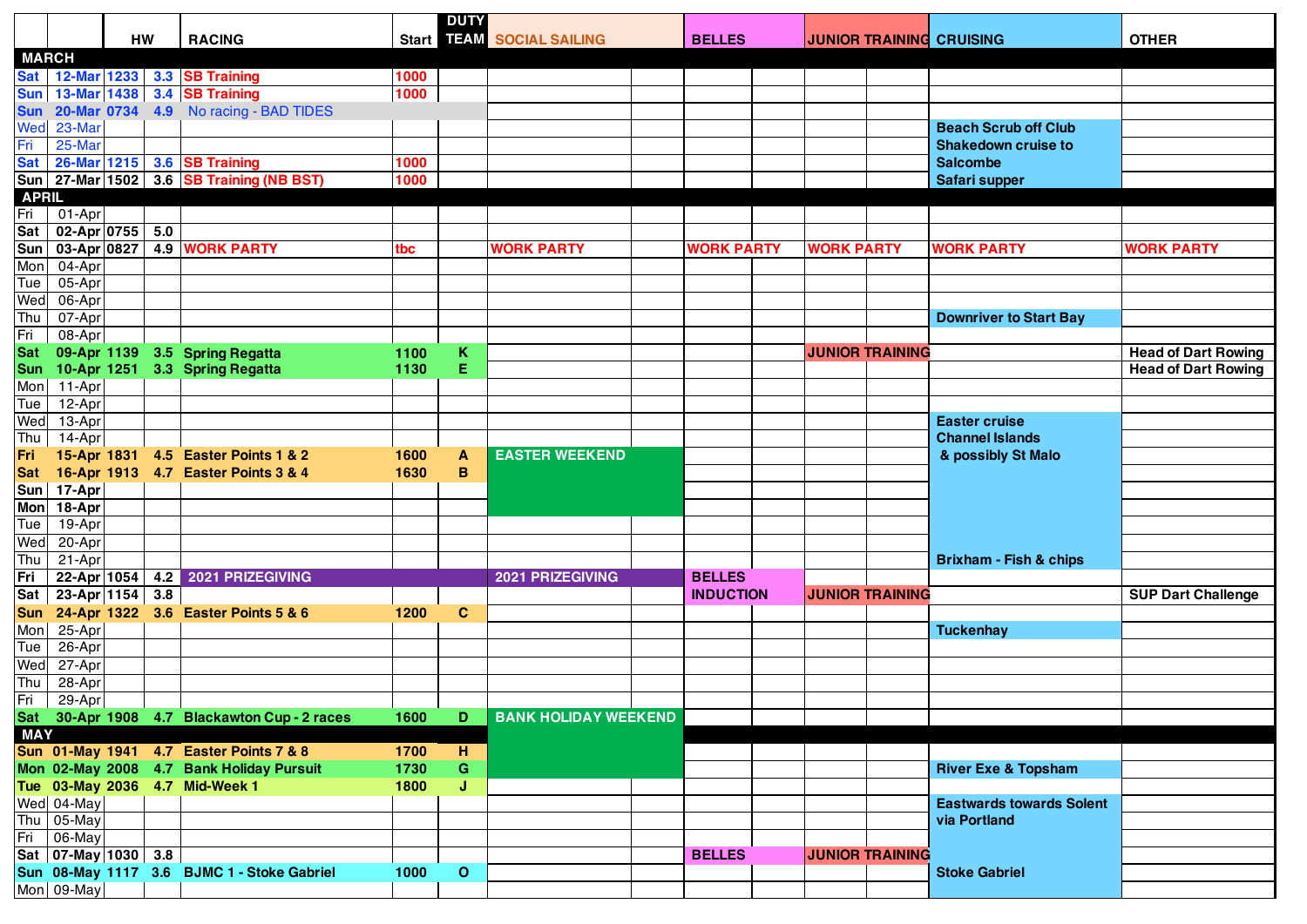|             | HW                      |  |                                                          |             | <b>DUTY</b>             | Start 11 FAM SOCIAL SAILING |      | <b>BELLES</b> |  | <b>JUNIOR TRAINING CRUISING</b> |                        |                                  |              |
|-------------|-------------------------|--|----------------------------------------------------------|-------------|-------------------------|-----------------------------|------|---------------|--|---------------------------------|------------------------|----------------------------------|--------------|
|             |                         |  | <b>RACING</b>                                            |             |                         |                             |      |               |  |                                 |                        |                                  | <b>OTHER</b> |
|             | Tue 10-May              |  |                                                          |             |                         |                             |      |               |  |                                 |                        |                                  |              |
|             | Wed 11-May              |  |                                                          |             |                         |                             |      |               |  |                                 |                        |                                  |              |
|             | Thu $12$ -May           |  |                                                          |             |                         |                             |      |               |  |                                 |                        |                                  |              |
| Fri         | 13-May                  |  |                                                          |             |                         |                             |      |               |  |                                 |                        |                                  |              |
|             | Sat 14-May 1753 4.5     |  |                                                          |             |                         |                             |      | <b>BELLES</b> |  |                                 | <b>JUNIOR TRAINING</b> |                                  |              |
|             |                         |  | Sun 15-May 1840 4.7 Easter Points 9 & 10                 | 1600        | ı                       |                             |      |               |  |                                 |                        |                                  |              |
|             | Mon 16-May              |  |                                                          |             |                         |                             |      |               |  |                                 |                        |                                  |              |
|             |                         |  | Tue 17-May 2008 4.9 Mid-Week 2                           | 1800        | F.                      |                             |      |               |  |                                 |                        | <b>Hallsands</b>                 |              |
|             | Wed 18-May              |  |                                                          |             |                         |                             |      |               |  |                                 |                        |                                  |              |
|             | Thu 19-May              |  |                                                          |             |                         |                             |      |               |  |                                 |                        |                                  |              |
| Fri         | 20-May                  |  |                                                          |             |                         |                             |      |               |  |                                 |                        |                                  |              |
|             | Sat 21-May 1057 4.2     |  |                                                          |             |                         |                             |      | <b>BELLES</b> |  |                                 |                        |                                  |              |
|             |                         |  | Sun 22-May 1159 3.9 Early Summer Points 1 & 2            | 1030        | L                       |                             |      |               |  |                                 |                        |                                  |              |
|             | Mon 23-May              |  |                                                          |             |                         |                             |      |               |  |                                 |                        |                                  |              |
|             | Tue $24$ -May           |  |                                                          |             |                         |                             |      |               |  |                                 |                        |                                  |              |
|             | Wed 25-May              |  |                                                          |             |                         |                             |      |               |  |                                 |                        |                                  |              |
|             | Thu 26-May              |  |                                                          |             |                         |                             |      |               |  |                                 |                        |                                  |              |
| Fri         | $27 - May$              |  |                                                          |             |                         |                             |      |               |  |                                 |                        | <b>Torquay</b>                   |              |
|             | Sat 28-May 1755 4.5     |  |                                                          |             |                         |                             |      | <b>BELLES</b> |  |                                 | <b>JUNIOR TRAINING</b> |                                  |              |
|             |                         |  | Sun 29-May 1833 4.6 Early Summer Points 3 & 4            | <b>1600</b> | M                       |                             |      |               |  |                                 |                        |                                  |              |
|             | Mon 30-May              |  |                                                          |             |                         |                             |      |               |  |                                 |                        |                                  |              |
|             |                         |  | Tue 31-May 1941 4.6 Mid-Week 3                           | 1830        | P                       |                             |      |               |  |                                 |                        |                                  |              |
| <b>JUNE</b> |                         |  |                                                          |             |                         |                             |      |               |  |                                 |                        |                                  |              |
|             |                         |  | Wed 01-Jun 2012 4.6 Novice Training - Boat-handling 1730 |             |                         | <b>Social Sailing</b>       | 1730 |               |  |                                 |                        |                                  |              |
|             | Thu 02-Jun 0834 4.4     |  |                                                          |             |                         | PLATINUM JUBILEE WEEKE      |      |               |  |                                 |                        |                                  |              |
| Fri         | 03-Jun 0906 4.2         |  |                                                          |             |                         |                             |      |               |  |                                 |                        | <b>Westwards towards</b>         |              |
|             |                         |  | Sat 04-Jun 0940 4.1 Early Summer Points 5 & 6            | 1000        | N                       |                             |      |               |  |                                 | <b>JUNIOR TRAINING</b> | smaller ports                    |              |
|             |                         |  | Sun 05-Jun 1017 3.9 Early Summer Points 7 & 8            | <b>1000</b> | $\blacktriangle$        |                             |      |               |  |                                 |                        |                                  |              |
|             | Mon 06-Jun              |  |                                                          |             |                         |                             |      |               |  |                                 |                        |                                  |              |
| Tue         | $07 - Jun$              |  |                                                          |             |                         |                             |      |               |  |                                 |                        |                                  |              |
| Wed         | 08-Jun                  |  |                                                          |             |                         |                             |      |               |  |                                 |                        |                                  |              |
| Thu         | 09-Jun                  |  |                                                          |             |                         |                             |      |               |  |                                 |                        |                                  |              |
| Fri         | 10-Jun                  |  |                                                          |             |                         |                             |      |               |  |                                 |                        |                                  |              |
|             | Sat   11-Jun 1617   4.2 |  |                                                          |             |                         |                             |      | <b>BELLES</b> |  |                                 |                        | <b>JUNIOR TRAINING Start Bay</b> |              |
|             |                         |  | Sun 12-Jun 1715 4.5 Early Summer Points 9 & 10           | <b>1600</b> | $\overline{\mathbf{B}}$ |                             |      |               |  |                                 |                        |                                  |              |
|             | Mon 13-Jun              |  |                                                          |             |                         |                             |      |               |  |                                 |                        |                                  |              |
|             |                         |  | Tue 14-Jun 1902 4.5 Mid-Week 4                           | 1830        | K                       |                             |      |               |  |                                 |                        |                                  |              |
|             |                         |  | Wed 15-Jun 1951 4.6 Novice Training - Boat-handling 1730 |             |                         | <b>Social Sailing</b>       | 1730 |               |  |                                 |                        |                                  |              |
|             | Thu $ 16$ -Jun          |  |                                                          |             |                         |                             |      |               |  |                                 |                        |                                  |              |
| Fri         | 17-Jun                  |  |                                                          |             |                         |                             |      |               |  |                                 |                        |                                  |              |
|             | Sat   18-Jun 1004   4.5 |  |                                                          |             |                         |                             |      | <b>BELLES</b> |  |                                 | <b>JUNIOR TRAINING</b> |                                  |              |
|             |                         |  | Sun 19-Jun 1055 4.3 BJMC 2 - Tuckenhay                   | 1000        | $\mathbf{C}$            |                             |      |               |  |                                 |                        |                                  |              |
|             | Mon 20-Jun              |  |                                                          |             |                         |                             |      |               |  |                                 |                        |                                  |              |
| Tue         | $21 - Jun$              |  |                                                          |             |                         |                             |      |               |  |                                 |                        |                                  |              |
|             | Wed 22-Jun              |  |                                                          |             |                         |                             |      |               |  |                                 |                        |                                  |              |
| Thu         | 23-Jun                  |  |                                                          |             |                         |                             |      |               |  |                                 |                        |                                  |              |
| Fri         | 24-Jun                  |  |                                                          |             |                         |                             |      |               |  |                                 |                        |                                  |              |
| Sat         | $25$ -Jun 1629 4.1      |  |                                                          |             |                         |                             |      | <b>BELLES</b> |  |                                 | <b>JUNIOR TRAINING</b> |                                  |              |
|             |                         |  | Sun 26-Jun 1717 4.2 Summer Points 1 & 2                  | 1600        | E.                      |                             |      |               |  |                                 |                        |                                  |              |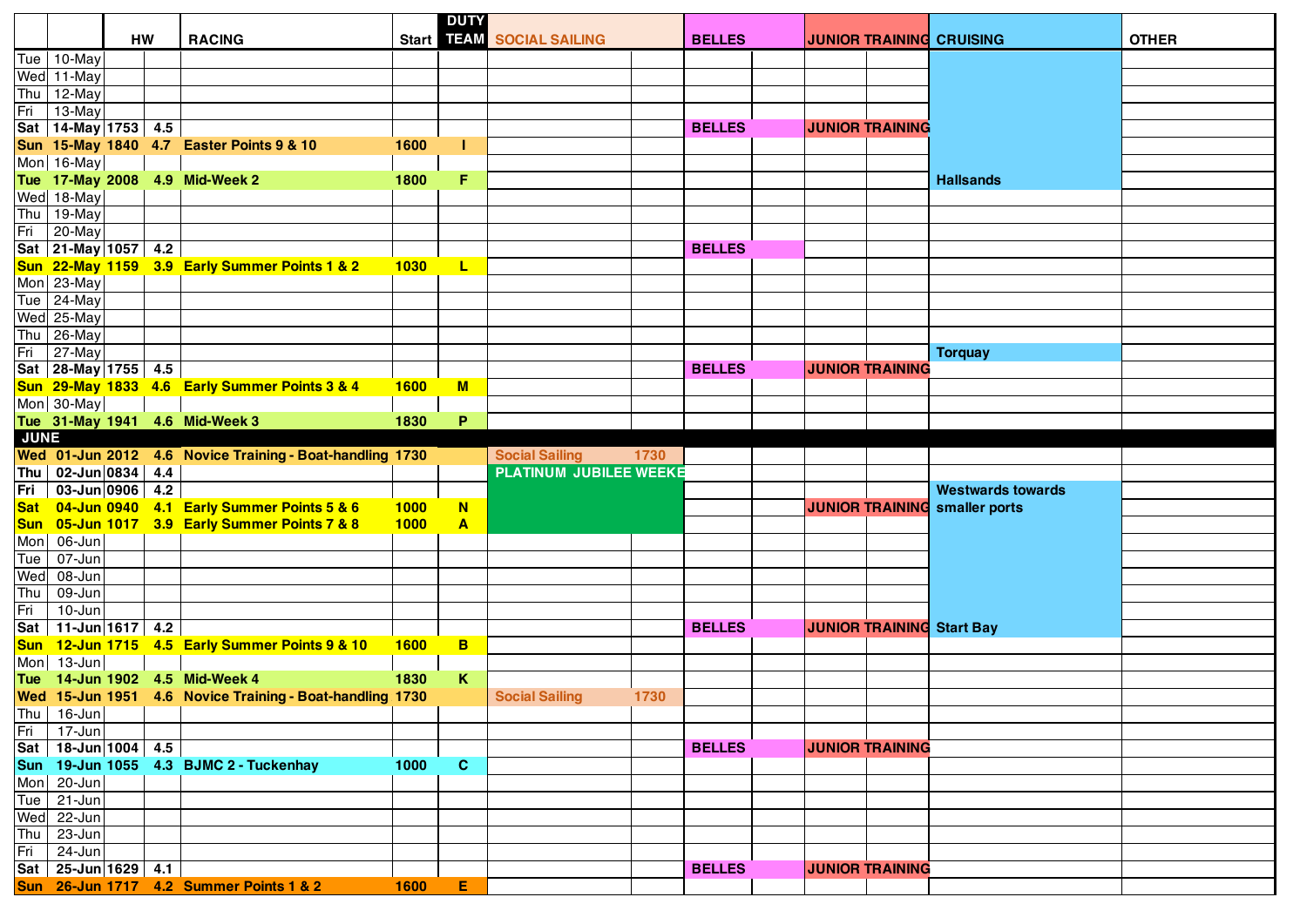|                   |                               | <b>HW</b> |  | <b>RACING</b>                                            |      | <b>DUTY</b>  | Start 11-AM SOCIAL SAILING                         |      | <b>BELLES</b>                         |  | <b>JUNIOR TRAINING CRUISING</b> |                        |                                     | <b>OTHER</b> |
|-------------------|-------------------------------|-----------|--|----------------------------------------------------------|------|--------------|----------------------------------------------------|------|---------------------------------------|--|---------------------------------|------------------------|-------------------------------------|--------------|
| Mon               | 27-Jun                        |           |  |                                                          |      |              |                                                    |      |                                       |  |                                 |                        |                                     |              |
|                   |                               |           |  | Tue 28-Jun 1842 4.5 Mid-Week 5                           | 1830 | P            |                                                    |      |                                       |  |                                 |                        |                                     |              |
|                   |                               |           |  | Wed 29-Jun 1920 4.6 Novice Training - Boat-handling 1730 |      |              | <b>Social Sailing</b>                              | 1730 |                                       |  |                                 |                        |                                     |              |
| Thu               | 30-Jun                        |           |  |                                                          |      |              |                                                    |      |                                       |  |                                 |                        |                                     |              |
| <b>JULY</b>       |                               |           |  |                                                          |      |              |                                                    |      |                                       |  |                                 |                        |                                     |              |
| Fri               | $01 -$ Jul                    |           |  |                                                          |      |              |                                                    |      |                                       |  |                                 |                        |                                     |              |
| Sat               | $02$ -Jul 0858 4.2            |           |  |                                                          |      |              |                                                    |      |                                       |  |                                 | <b>JUNIOR TRAINING</b> |                                     |              |
| <b>Sun</b>        |                               |           |  | 03-Jul 0932 4.2 Summer Points 3 & 4                      | 0930 | J            | <b>Commodores Mad Hatters Party - All sections</b> |      |                                       |  |                                 |                        |                                     |              |
| Mon               | $04-Jul$                      |           |  |                                                          |      |              |                                                    |      |                                       |  |                                 |                        |                                     |              |
| Tue               | $05 -$ Jul                    |           |  |                                                          |      |              |                                                    |      |                                       |  |                                 |                        |                                     |              |
| Wed               | 06-Jul                        |           |  |                                                          |      |              |                                                    |      |                                       |  |                                 |                        |                                     |              |
| Thu               | $07 -$ Jul                    |           |  |                                                          |      |              |                                                    |      |                                       |  |                                 |                        |                                     |              |
| Fri               | 08-Jul                        |           |  |                                                          |      |              |                                                    |      |                                       |  |                                 |                        | <b>Classic Regatta in Start Bay</b> |              |
| Sat               | $09$ -Jul 1423 3.9            |           |  |                                                          |      |              |                                                    |      | <b>BELLES - TRY A JUNIOR TRAINING</b> |  |                                 |                        | <b>Lezardrieux / Brehat</b>         |              |
| <b>Sun</b><br>Mon | $11 -$ Jul                    |           |  | 10-Jul 1537 4.1 Leatt CUP - 3 RACES                      | 1300 | н            |                                                    |      |                                       |  |                                 |                        | <b>Folow Classics Regatta</b>       |              |
| Tue               | $12$ -Jul                     |           |  |                                                          |      |              |                                                    |      |                                       |  |                                 |                        | route                               |              |
| <b>Wed</b>        |                               |           |  | 13-Jul 1845 4.8 Novice Training - Boat-handling 1730     |      |              | <b>Social Sailing</b>                              | 1730 |                                       |  |                                 |                        |                                     |              |
| <b>Thu</b>        |                               |           |  | 14-Jul 1939 5.0 Mid-Week 6                               | 1830 | L            |                                                    |      |                                       |  |                                 |                        |                                     |              |
| Fri               | $15 -$ Jul                    |           |  |                                                          |      |              |                                                    |      |                                       |  |                                 |                        |                                     |              |
| Sat               | 16-Jul 0905 4.7               |           |  |                                                          |      |              |                                                    |      |                                       |  |                                 | <b>JUNIOR TRAINING</b> |                                     |              |
| <b>Sun</b>        |                               |           |  | 17-Jul 0954 4.7 Summer Points 5 & 6                      | 1000 | G            |                                                    |      |                                       |  |                                 |                        |                                     |              |
| Mon               | 18-Jul                        |           |  |                                                          |      |              |                                                    |      |                                       |  |                                 |                        |                                     |              |
| Tue               | $19 -$ Jul                    |           |  |                                                          |      |              |                                                    |      |                                       |  |                                 |                        |                                     |              |
| Wed               | $20 -$ Jul                    |           |  |                                                          |      |              |                                                    |      |                                       |  |                                 |                        |                                     |              |
| Thu               | $21 -$ Jul                    |           |  |                                                          |      |              |                                                    |      |                                       |  |                                 |                        |                                     |              |
| Fri               | 22-Jul                        |           |  |                                                          |      |              |                                                    |      | <b>BELLES</b>                         |  |                                 |                        |                                     |              |
| <b>Sat</b>        |                               |           |  | 23-Jul 1440 3.8 Solo Open                                | 1230 | A            |                                                    |      |                                       |  |                                 | <b>JUNIOR TRAINING</b> |                                     |              |
| <b>Sun</b>        |                               |           |  | 24-Jul 1546 3.8 LASER champs                             | 1330 |              |                                                    |      |                                       |  |                                 |                        |                                     |              |
| Mon               | $25 -$ Jul                    |           |  |                                                          |      |              |                                                    |      |                                       |  |                                 |                        |                                     |              |
| Tue               | 26-Jul                        |           |  |                                                          |      |              |                                                    |      |                                       |  |                                 |                        |                                     |              |
| <b>Wed</b>        |                               |           |  | 27-Jul 1820 4.4 Novice Race Training -1                  | 1730 |              | <b>Social Sailing</b>                              | 1730 |                                       |  |                                 |                        | <b>Scabbaombe Bay</b>               |              |
| Thu               |                               |           |  | 28-Jul 1903 4.5 Mid-Week 7                               | 1830 | Κ            |                                                    |      |                                       |  |                                 |                        |                                     |              |
| Fri               | 29-Jul<br>$30 -$ Jul 0809 4.4 |           |  |                                                          |      |              |                                                    |      |                                       |  |                                 |                        |                                     |              |
| Sat               |                               |           |  | 31-Jul 0846 4.4 Castle Ledge Race                        | tbc  | в            |                                                    |      |                                       |  |                                 |                        |                                     |              |
| <b>Sun</b>        | <b>AUGUST</b>                 |           |  |                                                          |      |              | <b>Newfoundland Bay Cruise - All sections</b>      |      |                                       |  |                                 |                        |                                     |              |
|                   | Mon 01-Aug                    |           |  |                                                          |      |              |                                                    |      |                                       |  |                                 |                        |                                     |              |
|                   | Tue   02-Aug   0952   4.3     |           |  |                                                          |      |              | <b>FAMILY SAILING WEEK</b>                         |      |                                       |  |                                 |                        |                                     |              |
|                   | Wed 03-Aug 1022 4.3           |           |  |                                                          |      |              | <b>FAMILY SAILING WEEK</b>                         |      |                                       |  |                                 |                        |                                     |              |
|                   | Thu   04-Aug 1057   4.1       |           |  |                                                          |      |              | <b>FAMILY SAILING WEEK</b>                         |      |                                       |  |                                 |                        |                                     |              |
|                   | Fri 05-Aug 1139 4.0           |           |  |                                                          |      |              | <b>FAMILY SAILING WEEK</b>                         |      |                                       |  |                                 |                        |                                     |              |
|                   |                               |           |  | Sat 06-Aug 1236 3.9 Ditsum Regatta + RNLI Pursuit 1130   |      | $\mathbf{o}$ | <b>REGATTA - GAFFER RACE</b>                       |      |                                       |  |                                 |                        | <b>REGATTA - GAFFER RACE</b>        |              |
|                   |                               |           |  | Sun 07-Aug 1347 3.9 Double-Handers Day                   | 1200 | P.           |                                                    |      |                                       |  |                                 |                        |                                     |              |
|                   | Mon 08-Aug                    |           |  |                                                          |      |              |                                                    |      |                                       |  |                                 |                        |                                     |              |
|                   | Tue 09-Aug                    |           |  |                                                          |      |              |                                                    |      |                                       |  |                                 |                        | <b>Plymouth - Fireworks comp</b>    |              |
|                   |                               |           |  | Wed 10-Aug 1737 4.6 Novice Race Training - 2             | 1730 |              | <b>Social Sailing</b>                              | 1730 |                                       |  |                                 |                        |                                     |              |
|                   |                               |           |  | Thu 11-Aug 1835 4.8 Mid-Week 8                           | 1830 | ${\bf N}$    |                                                    |      |                                       |  |                                 |                        |                                     |              |
|                   | $Fig 12-Aug$                  |           |  |                                                          |      |              |                                                    |      |                                       |  |                                 |                        |                                     |              |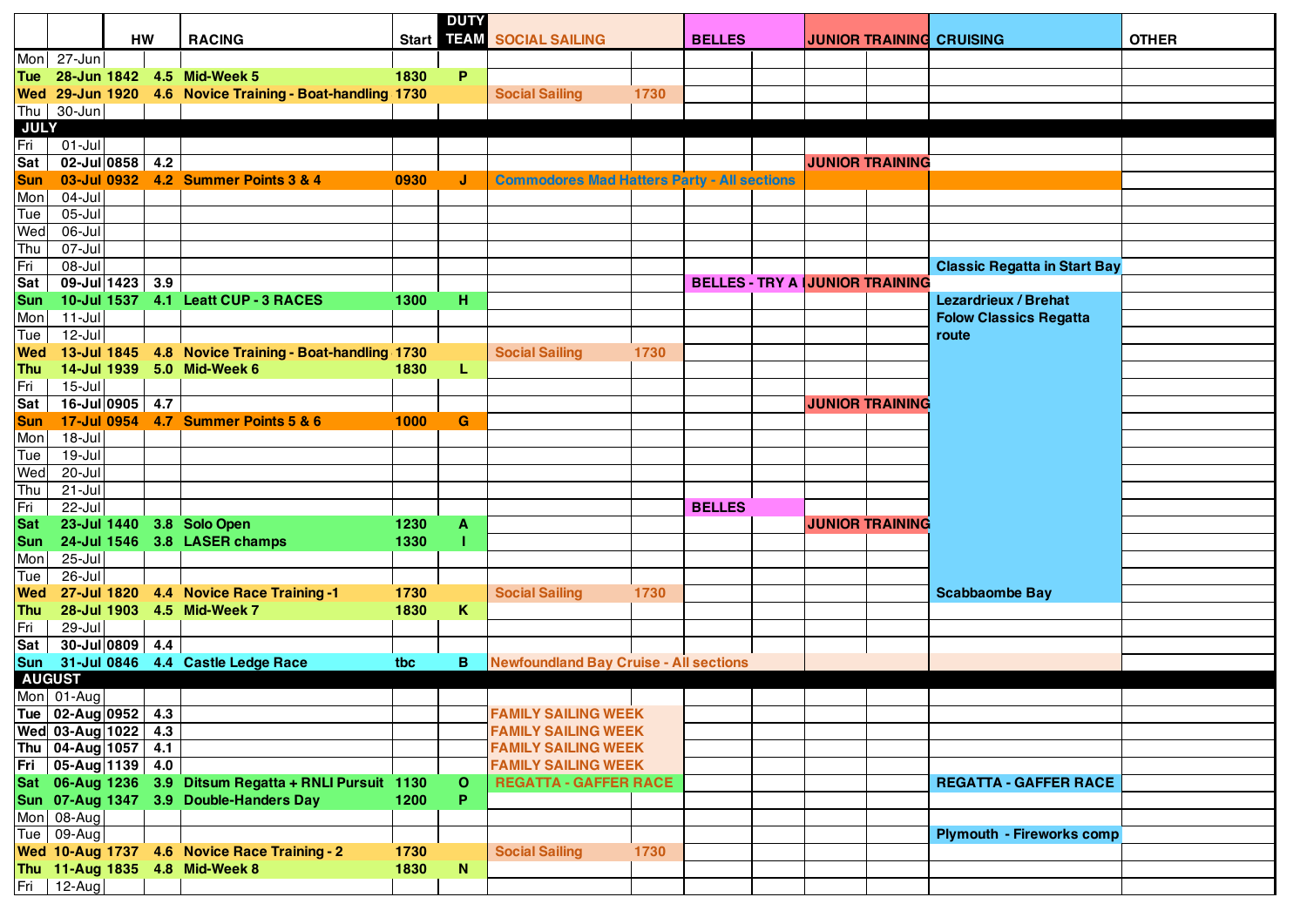|     |                         |    |                                               |                          | <b>DUTY</b>  |                             |      |               |  |  |                        |                                     |                         |
|-----|-------------------------|----|-----------------------------------------------|--------------------------|--------------|-----------------------------|------|---------------|--|--|------------------------|-------------------------------------|-------------------------|
|     |                         | HW | <b>RACING</b>                                 |                          |              | Start 117 SOCIAL SAILING    |      | <b>BELLES</b> |  |  |                        | <b>JUNIOR TRAINING CRUISING</b>     | <b>OTHER</b>            |
|     | Sat   13-Aug 0803   4.8 |    |                                               |                          |              |                             |      |               |  |  |                        |                                     |                         |
|     |                         |    | Sun 14-Aug 0849 4.8 Summer Points 7 & 8       | 0930                     | J            |                             |      |               |  |  |                        |                                     |                         |
|     | Mon 15-Aug              |    |                                               |                          |              |                             |      |               |  |  |                        |                                     |                         |
| Tue | 16-Aug                  |    |                                               |                          |              |                             |      |               |  |  |                        |                                     |                         |
| Wed | 17-Aug                  |    |                                               |                          |              |                             |      |               |  |  |                        |                                     |                         |
| Thu | $\overline{18}$ -Augl   |    |                                               |                          |              |                             |      |               |  |  |                        |                                     |                         |
| Fri | $19-Aug$                |    |                                               |                          |              |                             |      |               |  |  |                        |                                     |                         |
|     |                         |    | Sat 20-Aug 1220 4.8 Dinghy Regatta            |                          |              |                             |      |               |  |  |                        |                                     |                         |
|     |                         |    | Sun 21-Aug 1326 3.6 Dinghy Regatta            |                          |              |                             |      |               |  |  |                        |                                     |                         |
|     |                         |    | Mon 22-Aug 1504 3.7 Dinghy Regatta            |                          |              |                             |      |               |  |  |                        |                                     |                         |
|     |                         |    | Tue 23-Aug 1620 3.9 Dinghy Regatta            |                          |              |                             |      |               |  |  |                        |                                     |                         |
|     |                         |    | Wed 24-Aug 1714 4.2 Novice Race Training - 3  | 1730                     |              | <b>Social Sailing</b>       | 1730 |               |  |  |                        |                                     |                         |
|     |                         |    | Thu 25-Aug 1800 4.4 Mid-Week 9                | 1830                     | L            |                             |      |               |  |  |                        |                                     | <b>PASSAGE RACE</b>     |
|     | Fri   26-Aug            |    |                                               |                          |              |                             |      |               |  |  |                        |                                     | YACHT REGATTA           |
|     |                         |    | Sat 27-Aug 1922 4.7 Summer Points 9 & 10      | 1630                     | M            | <b>BANK HOLIDAY WEEKEND</b> |      |               |  |  |                        |                                     | YACHT REGATTA           |
|     |                         |    | Sun 28-Aug 2000 4.7 Summer Points 11 & 12     | 1700                     | ${\bf N}$    |                             |      |               |  |  |                        |                                     | YACHT REGATTA           |
|     |                         |    | Mon 29-Aug 2034 4.8 Mid-Week 10               | 1830                     | F.           |                             |      |               |  |  |                        |                                     | YACHT REGATTA           |
|     | Tue   30-Aug            |    |                                               |                          |              |                             |      |               |  |  |                        |                                     |                         |
|     | Wed 31-Aug              |    |                                               |                          |              |                             |      |               |  |  |                        |                                     |                         |
|     | <b>SEPTEMBER</b>        |    |                                               |                          |              |                             |      |               |  |  |                        |                                     |                         |
|     | Thu 01-Sept             |    |                                               |                          |              |                             |      |               |  |  |                        |                                     |                         |
|     | Fri 02-Sept             |    |                                               |                          |              |                             |      | <b>BELLES</b> |  |  |                        |                                     |                         |
|     |                         |    | Sat 03-Sept 1110 4.1 SB Training              |                          |              |                             |      |               |  |  |                        | <b>Burgh Island</b>                 | <b>Outdoor Swimming</b> |
|     |                         |    | Sun 04-Sept 1207 3.9 SB Training              |                          |              |                             |      |               |  |  |                        |                                     | <b>Outdoor Swimming</b> |
|     | Mon 05-Sept             |    |                                               |                          |              |                             |      |               |  |  |                        |                                     |                         |
|     | Tue 06-Sept             |    |                                               |                          |              |                             |      |               |  |  |                        |                                     |                         |
|     |                         |    | Wed 07-Sept 1626 4.2 Novice Race Training - 4 | 1730                     |              | <b>Social Sailing</b>       | 1730 |               |  |  |                        |                                     |                         |
|     |                         |    | Thu 08-Sept 1730 4.6 Mid-Week 11              | 1800                     | $\mathbf{o}$ |                             |      |               |  |  |                        |                                     |                         |
|     | Fri   09-Sept           |    |                                               |                          |              |                             |      |               |  |  |                        |                                     |                         |
|     | Sat 10-Sept 1912 5.1    |    |                                               |                          |              |                             |      |               |  |  | <b>JUNIOR TRAINING</b> |                                     |                         |
|     | Sun 11-Sept 1956 5.2    |    |                                               |                          |              |                             |      |               |  |  |                        |                                     |                         |
|     | Mon 12-Sept             |    |                                               |                          |              |                             |      |               |  |  |                        |                                     |                         |
|     | Tue 13-Sept             |    |                                               |                          |              |                             |      |               |  |  |                        |                                     |                         |
|     | Wed 14-Sept             |    |                                               |                          |              |                             |      |               |  |  |                        |                                     |                         |
|     | Thu 15-Sept             |    |                                               |                          |              |                             |      |               |  |  |                        | <b>Torbay &amp; Exmouth/Topsham</b> |                         |
| Fri | 16-Sept                 |    |                                               |                          |              |                             |      |               |  |  |                        |                                     |                         |
|     | Sat 17-Sept 1049 4.1    |    |                                               |                          |              |                             |      | <b>BELLES</b> |  |  |                        |                                     |                         |
|     |                         |    | Sun 18-Sept 1129 3.9 BJMC 3 - Duncannon       | 1030                     | $\mathbf{C}$ |                             |      |               |  |  |                        |                                     |                         |
|     | Mon 19-Sept             |    |                                               | <b>Contract Contract</b> |              |                             |      |               |  |  |                        |                                     |                         |
|     | Tue 20-Sept             |    |                                               |                          |              |                             |      |               |  |  |                        |                                     |                         |
|     | Wed 21-Sept             |    |                                               |                          |              |                             |      |               |  |  |                        |                                     |                         |
|     | Thu 22-Sept             |    |                                               |                          |              |                             |      |               |  |  |                        |                                     |                         |
| Fri | $ 23-Sept $             |    |                                               |                          |              |                             |      |               |  |  |                        | <b>Brixham</b>                      |                         |
|     | Sat 24-Sept 1815        |    | 4.6 Autumn Regatta                            | 1500                     | <b>TBC</b>   |                             |      |               |  |  | <b>JUNIOR TRAINING</b> |                                     |                         |
|     | <b>Sun 25-Sept 1856</b> |    | 4.8 Autumn Regatta                            | 1530                     | <b>TBC</b>   |                             |      |               |  |  |                        |                                     |                         |
|     | Mon 26-Sept             |    |                                               |                          |              |                             |      |               |  |  |                        |                                     |                         |
|     | Tue 27-Sept             |    |                                               |                          |              |                             |      |               |  |  |                        |                                     |                         |
|     | Wed 28-Sept             |    |                                               |                          |              |                             |      |               |  |  |                        |                                     |                         |
|     | Thu 29-Sept             |    |                                               |                          |              |                             |      |               |  |  |                        |                                     |                         |
|     |                         |    |                                               |                          |              |                             |      |               |  |  |                        |                                     |                         |